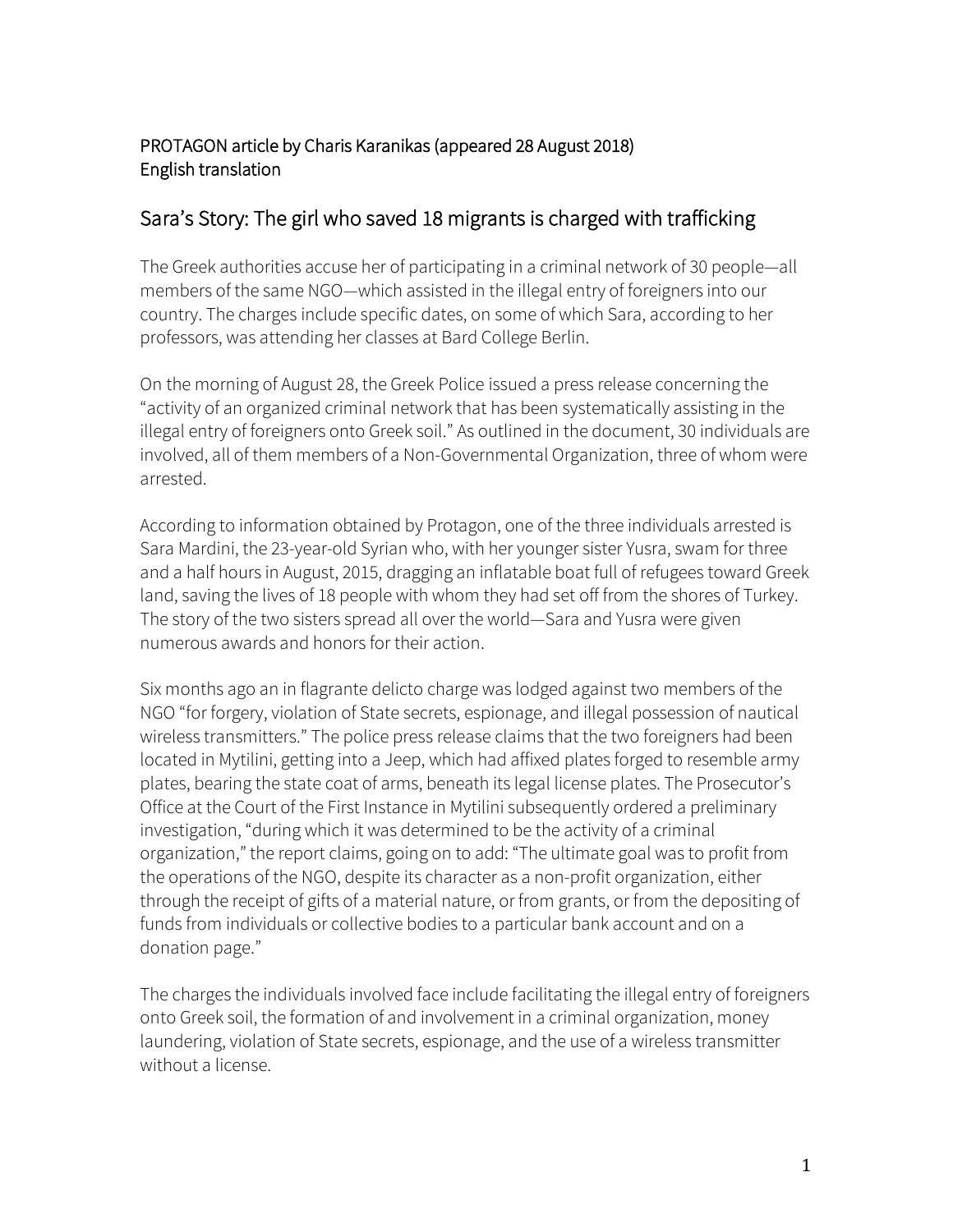Sara was arrested by the Greek authorities on August 21, 2018, at the airport in Mytilini shortly before boarding a plane to Athens, to continue on from there to Berlin, where she has been issued a residence permit. On September 3, 2018, she is due to appear at Bard College, in order to begin classes for the new year.

The charges brought against her include specific dates on which the Greek authorities claim she committed illegal acts. As Sara herself writes in her statement, "on most of the dates referred to in the charges, I wasn't even on Lesvos." As Protagon research into the case has demonstrated, on some of these dates Sara was attending classes and sitting for exams, as verified by her professors and members of the administration of Bard College Berlin, based on documents, attendance sheets, and e-mail correspondence.

### The Journey to Europe

In Syria Sara and her sister were both swimmers, who participated in international competitions as part of the Syrian national team. Their father, a coach, taught them to swim practically before they even learned to walk. As the war worsened in Syria, the family moved from house to house, trying to keep safe. Their family home had been destroyed. In summer 2015 the family decided to send Sara and Yusra to Turkey, and afterwards to Europe, accompanied by two male relatives.

During their passage to Lesvos in August, the shoddy boat carrying approximately 20 refugees presented a problem. The motor stopped working and as no one was steering, the refugees were threatened with drowning. Sara and Yusra dove into the water, grabbed the boat by its ropes, and swam all the way to the shores of Greece. After that, by foot, bus, and train, the two sisters made their way to Germany, where they were given political asylum and reunited with their family.

The story of Sara and Yusra spread all over the world. Sara was invited by Barak Obama and the United Nations to speak during the general assembly meeting regarding the refugee crisis, and she was given international recognitions and awards for her action. Yusra became the youngest UNCHR Goodwill Ambassador and participated in the Olympic Games in Rio in 2016.

Precisely a year after the rescue of the refugees, Sara returned to Greece. As she declares in her statement, she worked as a volunteer for the NGO ERCI from August 23 to September 5 2016, from the end of October to the end of December of that same year, and from February to the end of June, 2017. She joined the volunteers once more in November 2017 for one week, and again from December 25, 2017 until her arrest at the airport in Mytilini on August 21, 2018.

In the meantime, in September 2017 Sara was accepted to Bard College Berlin, where she entered the department of Social Sciences. She was given a semester of leave in January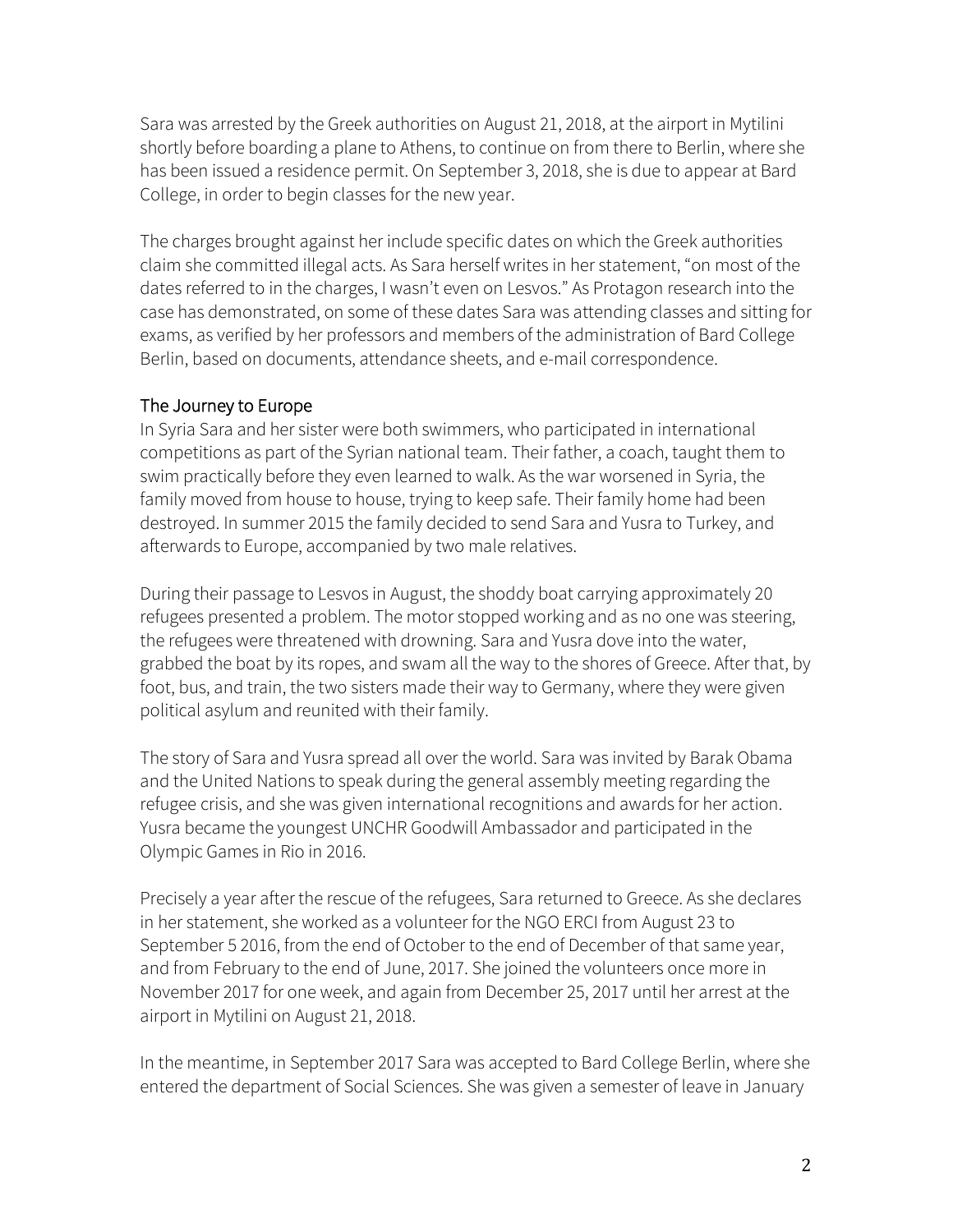2018 in order to pursue her volunteer work. Prior to that leave, she was in regular attendance at her classes and took her exams at the end of the fall term in 2017.

#### The Charges

The press report from the police states that "from their entire mode of operation it was determined that [the individuals] offered immediate assistance with organized networks for the illegal movement of migrants, as they acted with intent to aid the professional and habitual movement of a large number of citizens of third countries to the islands of the Northeastern Aegean (Lesvos and Samos) on at least eleven instances, between August 2016 and January 2018. From their illegal action this criminal organization earned (by the means referred to above) significant monetary sums, the amount of which is a subject for determination by the relevant Authorities."

Among the charges that have been leveled against Sara is one that has her participating together with the other members of the "criminal organization" in a network of encrypted WhatsApp communications, and that she received at particular times confidential information that should have remained restricted and had to do with refugee flows. In the charges that have been attributed it is noted that Sara along with those other members did not inform those Authorities responsible for search and rescue about that information they received, "and acting with intent, they aided on specific dates (30-8- 2016, 8-9-2016, 29-7-2017, 15-9-2017, 6-10-2017, 20-10-2017, 27-10-2017, 8-11-2017, 20-12- 2017, 22-12-2017, 2-1-2018) but also on others that were not specified, by profession and by custom aided in the movement of a large number of citizens of third countries toward the islands of the Northeastern Aegean with illegal methods and procedures."

On some of the days on which Sara is accused of not properly informing the Greek authorities responsible for the search and rescue of refugees, she was writing papers in Berlin, giving lectures in other countries, or sitting for exams at Bard College. "I can confirm that she was present in my class for the final exams in German on December 20, 2017," Narges Roshan, Sara's German professor, said of Sara. This is one of the dates on which Sara was supposedly using illegal methods to aid the movement of migrants into Greece. Likewise, from October 2-6, 2017, Sara had gotten permission from Bard College to give a lecture on the refugee crisis at the US consulate in Budapest. Regarding October 20, 2017, the professor Ariane Simard confirms that Sara was present in her class, while on October 27, another professor, Michael Weinman, also confirms that she was present in his class. That same day Sara had a meeting with the dean of the college. A representative from Bard also notes that on November 9-11, she was invited to the Arab Conference organized by Harvard University.

The charges also state that Sara along with others proceeded with the use of contemporary means such as binoculars "in the survey and reconnaissance of the stretch of sea between the shores of Turkey across the way and the island of Lesvos," and